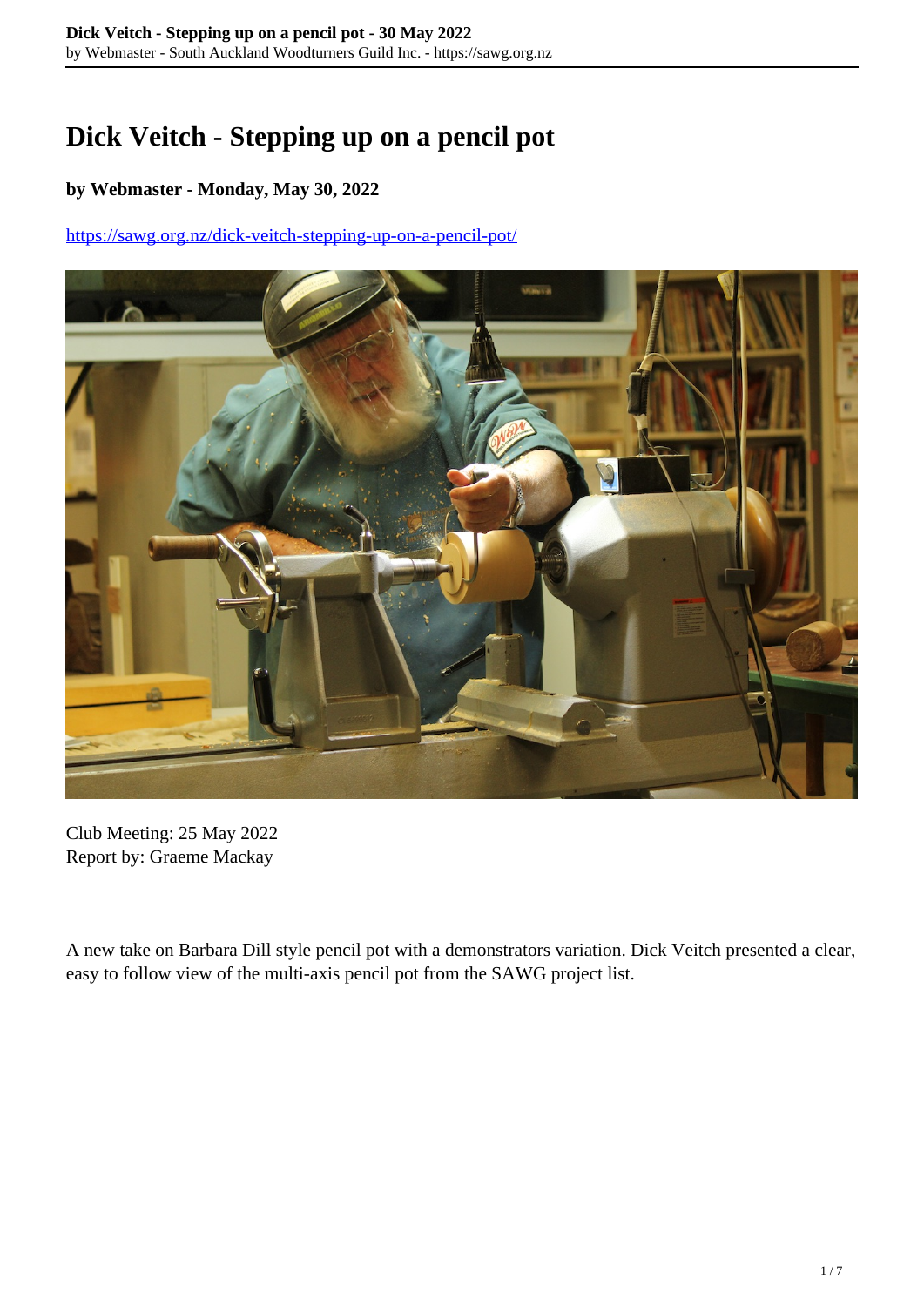

The demonstration highlighted the progression through the stages of the Barber Dill style project that provides an excellent exercise of shaping curves, multiple axis, and sharpness of form. Dick raised the issue of deciding on grain, wood features and wood types. In this project, the choice highlights the clean curves of this project.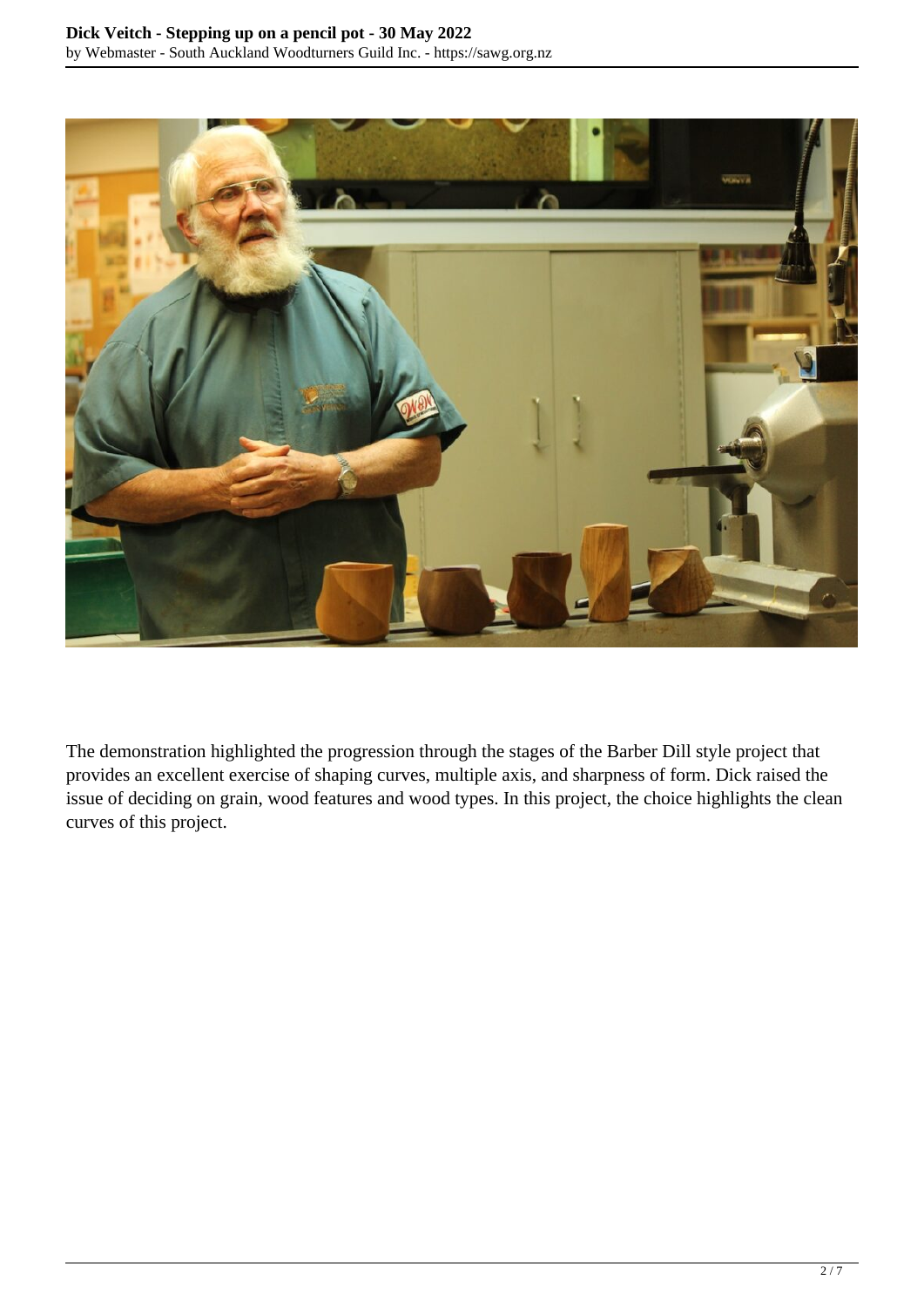

There was a simple focus on the basics: accurate measuring, working to the plan, sharp tools, and quiet cuts.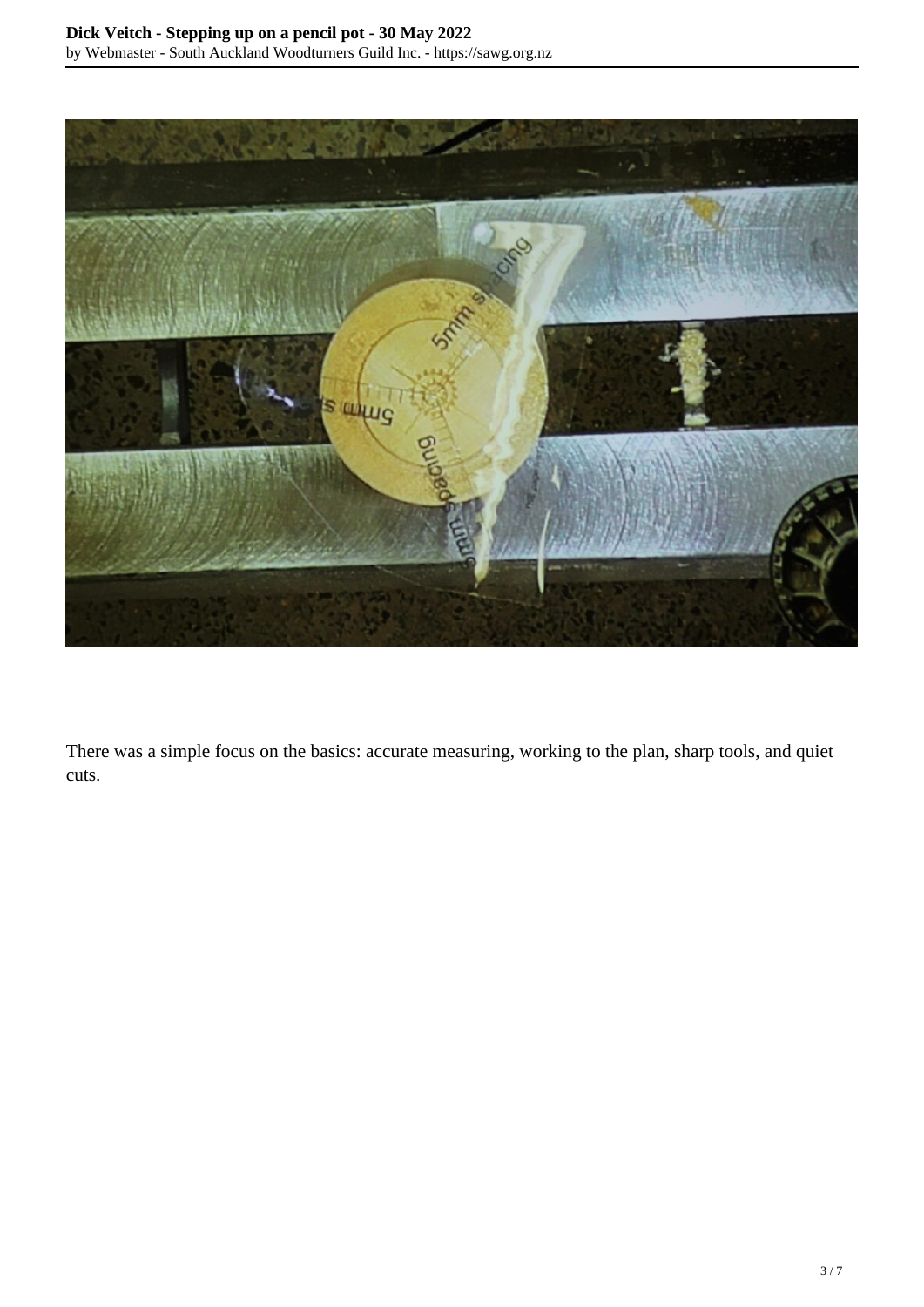

Technical points:

- Ensuring that the centres are on an equilateral triangle.
- The spigot fixes the cutting line is the same in each hand.
- Following simple marking lines fixes the alignment of the individual axis points.
- Axis numbers need to be clearly marked. Use a felt tip for the beginning
- As curves need to be replicated, variations and incorrect cutting clearly show up.
- Small cuts and check
- Ensuring that the centres are on an equilateral triangle.
- The spigot fixes the cutting line is the same in each hand.
- Following simple marking lines fixes the alignment of the individual axis points.
- Axis numbers need to be clearly marked. Use a felt tip for the beginning
- As curves need to be replicated, variations and incorrect cutting clearly show up.
- Small cuts and check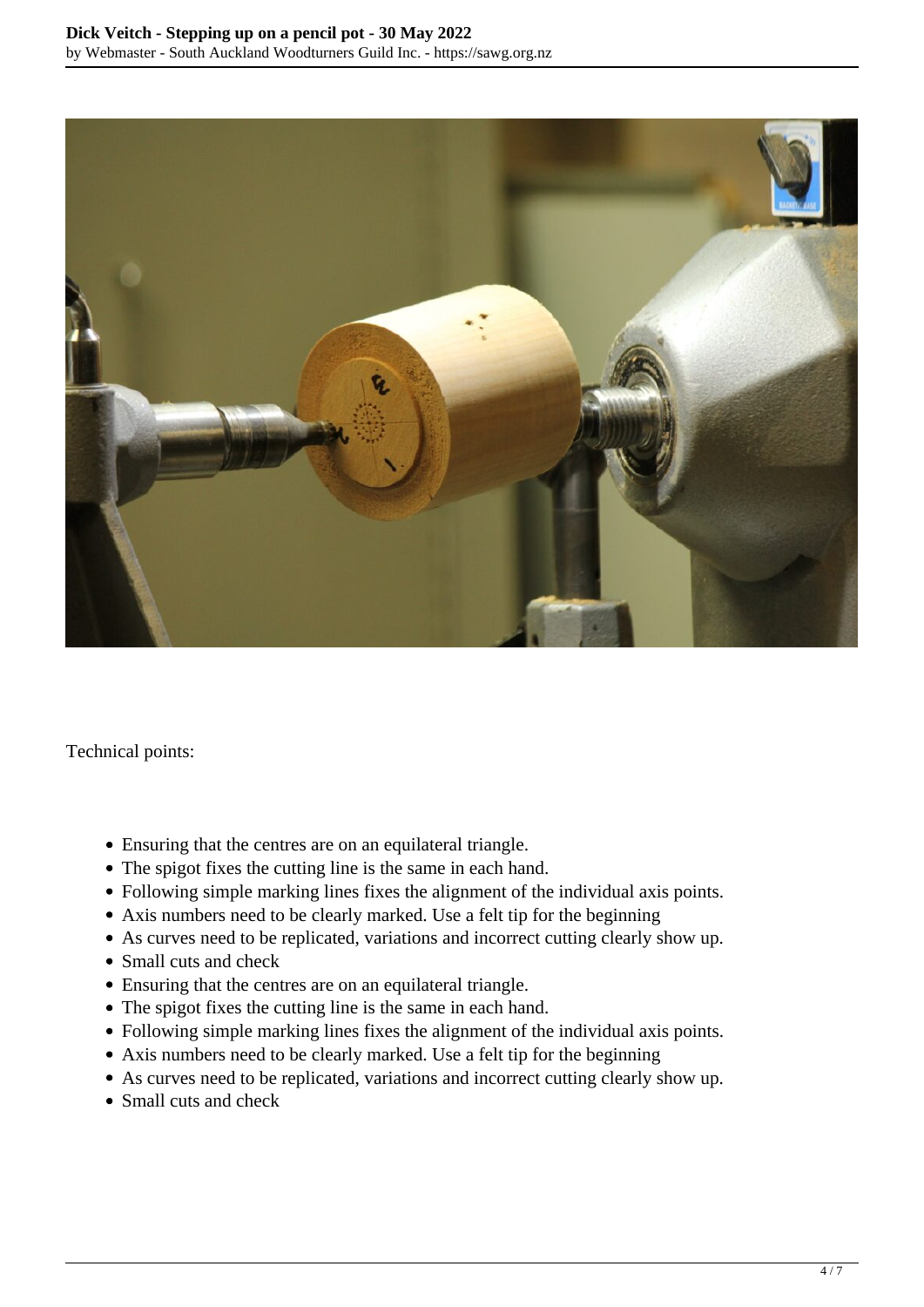

Dick Veitch variation: beads across the individual phases. In this case two beads formed in a standard manner. Initial lines with skew chisel, once formed cleaning with spindle gouge, and the bead lines finished off with a sharp skew.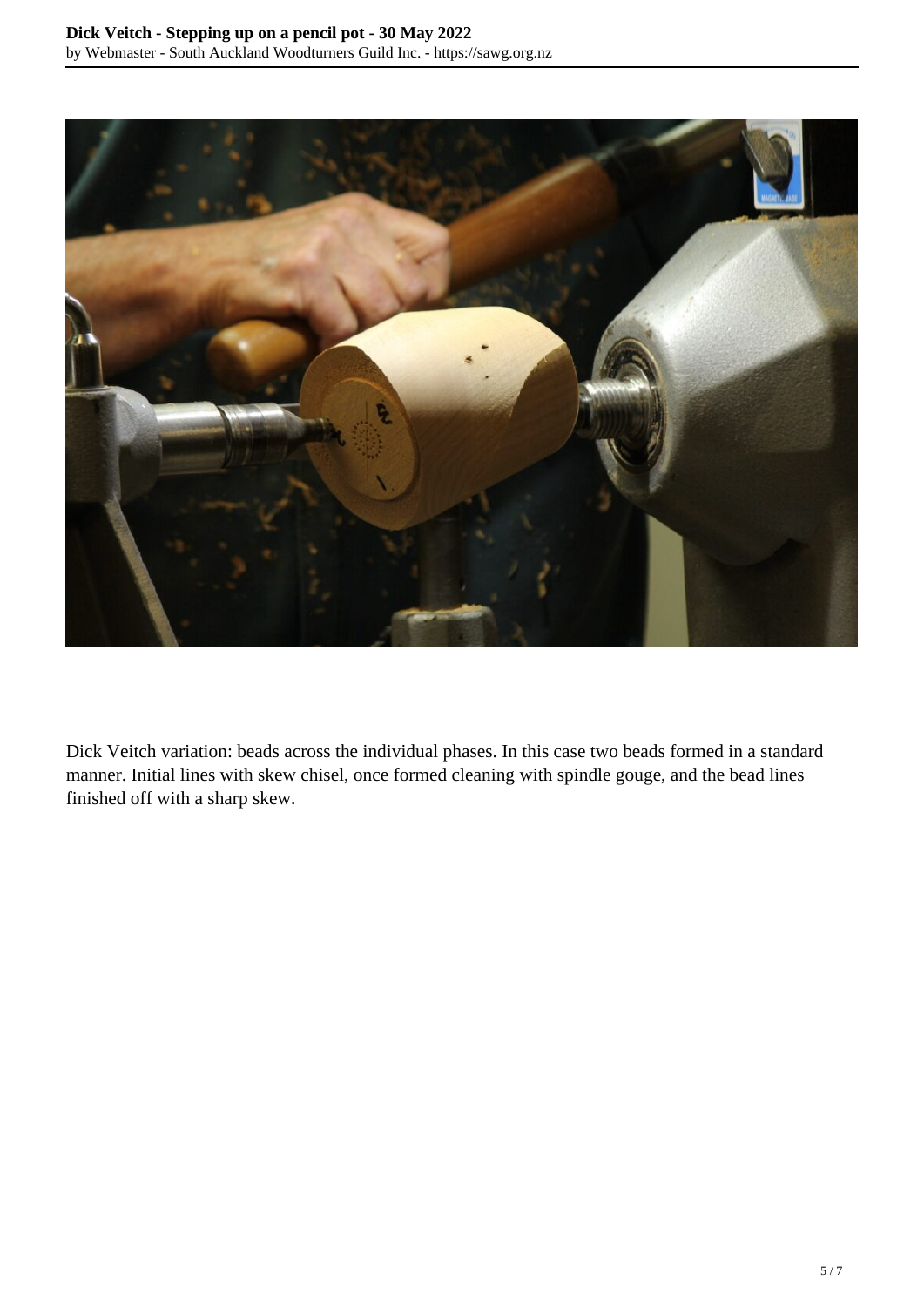

The inevitable question from the floor arose over running the beads, joined around the three faces. A technical complicated discussion was followed the main point of "no easy answer."